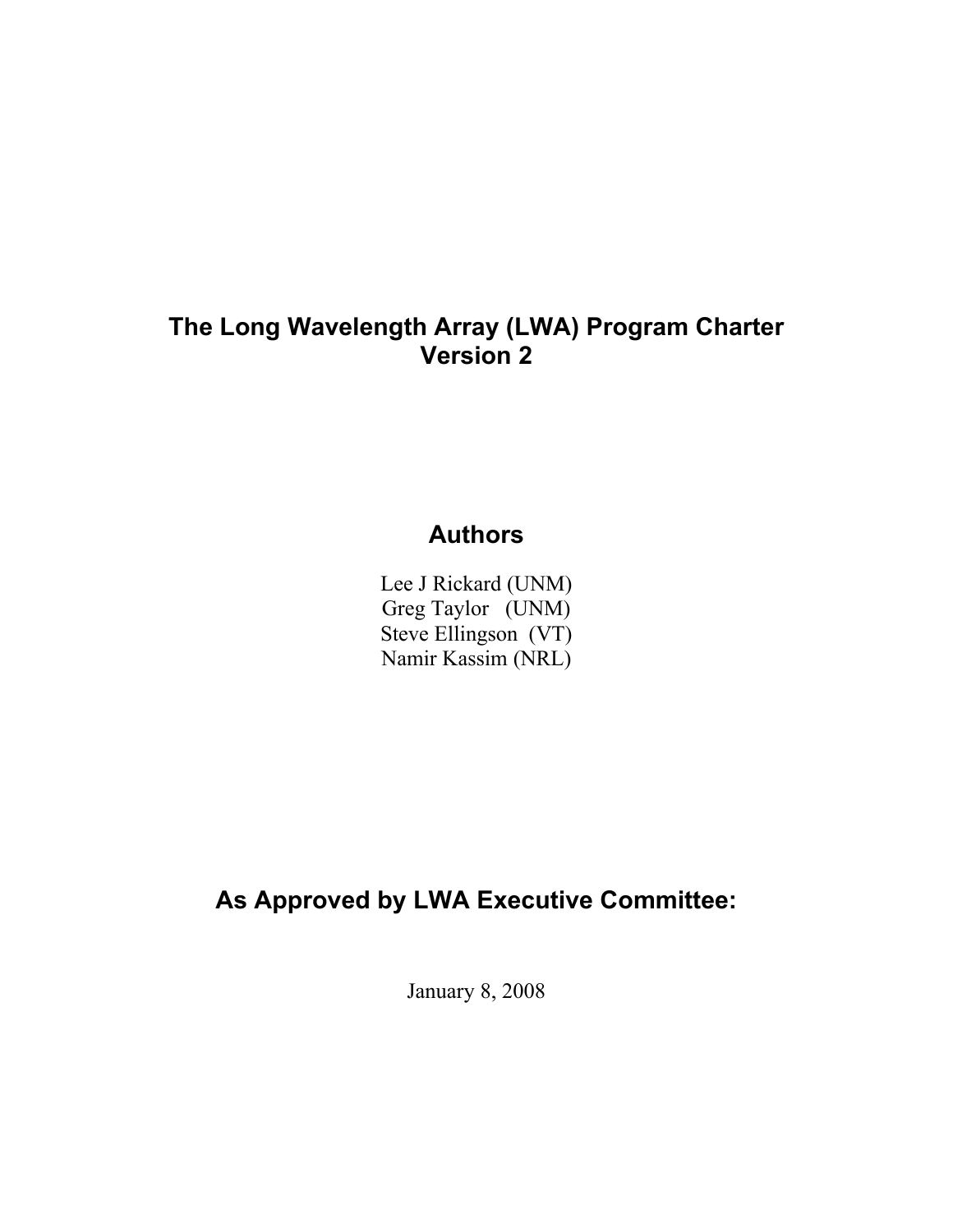# **Contents**

<span id="page-1-18"></span><span id="page-1-17"></span><span id="page-1-16"></span><span id="page-1-15"></span><span id="page-1-14"></span><span id="page-1-13"></span><span id="page-1-12"></span><span id="page-1-11"></span><span id="page-1-0"></span>

# <span id="page-1-10"></span><span id="page-1-9"></span><span id="page-1-8"></span><span id="page-1-7"></span><span id="page-1-6"></span><span id="page-1-5"></span><span id="page-1-4"></span><span id="page-1-3"></span><span id="page-1-2"></span><span id="page-1-1"></span>1.0 Introduction

This Program Charter represents a Statement of Work between the Long Wavelength Array (LWA) Program Office (defined below) and the University of New Mexico, represented by the Principal Investigator of the Long Wavelength Array Project. It establishes the project scope, its authority structure, responsibilities of project staff, key milestones and their associated procedures, measures of success, and the role of external advisory groups.

# 2.0 Scope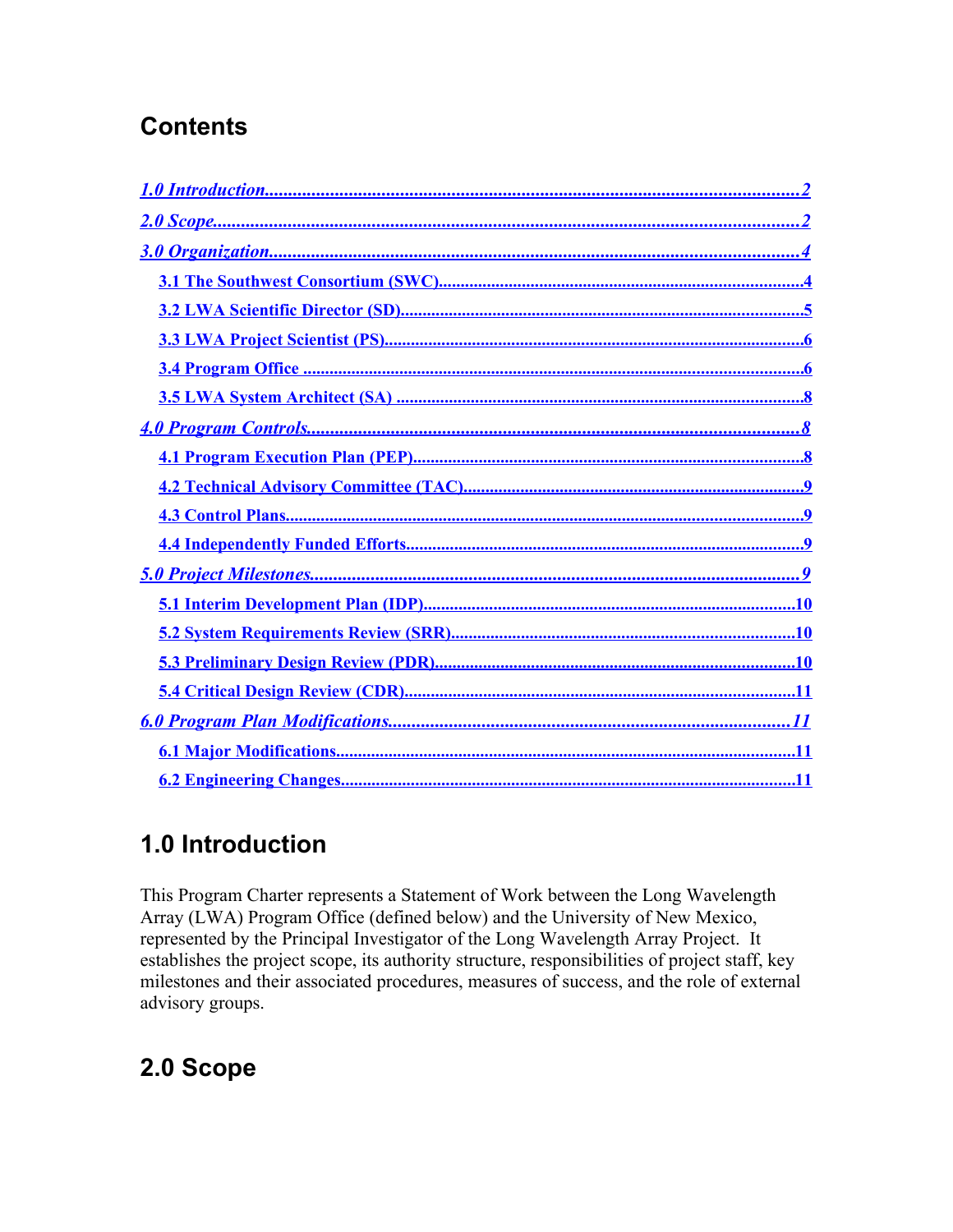The Long Wavelength Array (LWA) project will design, construct, and operate a next generation radio interferometer for the international scientific community, with astronomical imaging power 2-3 orders of magnitude better than current or past capabilities below the FM bands.

The LWA will be a premier US facility for exploring the low-frequency radio spectrum over the next 15 to 20 years, and will provide fundamental advances in knowledge, particularly in the areas of ionospheric physics and astrophysics. This facility will also be important for educating US students and for creating an expert academic user community that can achieve future scientific advances in important areas of ionospheric and astrophysical research. Observing projects for the LWA will generally be open to the US and international communities and selected according to scientific merit. It is hoped that, by breaking open the last poorly explored region of the spectrum still accessible from the Earth's surface, the LWA may enable new, unanticipated fundamental discoveries.

In addition to its role in basic research, the LWA will support applied research in space physics, interferometric imaging, analysis of remotely sensed data, and the broad variety of technical areas involved in its development. Research related to understanding the ionosphere has particular utility to the operation of commercial, civil, and national space systems, as well as other applications to national security.

The LWA Project is currently anticipated to encompass an array of  $\sim$ 53 stations providing a large field of view, excellent sensitivity, and high angular resolution. It includes: the LWA Intermediate Array, designed to provide a significant new capability to probe the ionosphere along with important astronomical objectives, and funded at a level of  $\sim$  \$30M; and other intermediate projects within the scope and direction of the LWA Project, as required by technical, scientific, or resource considerations.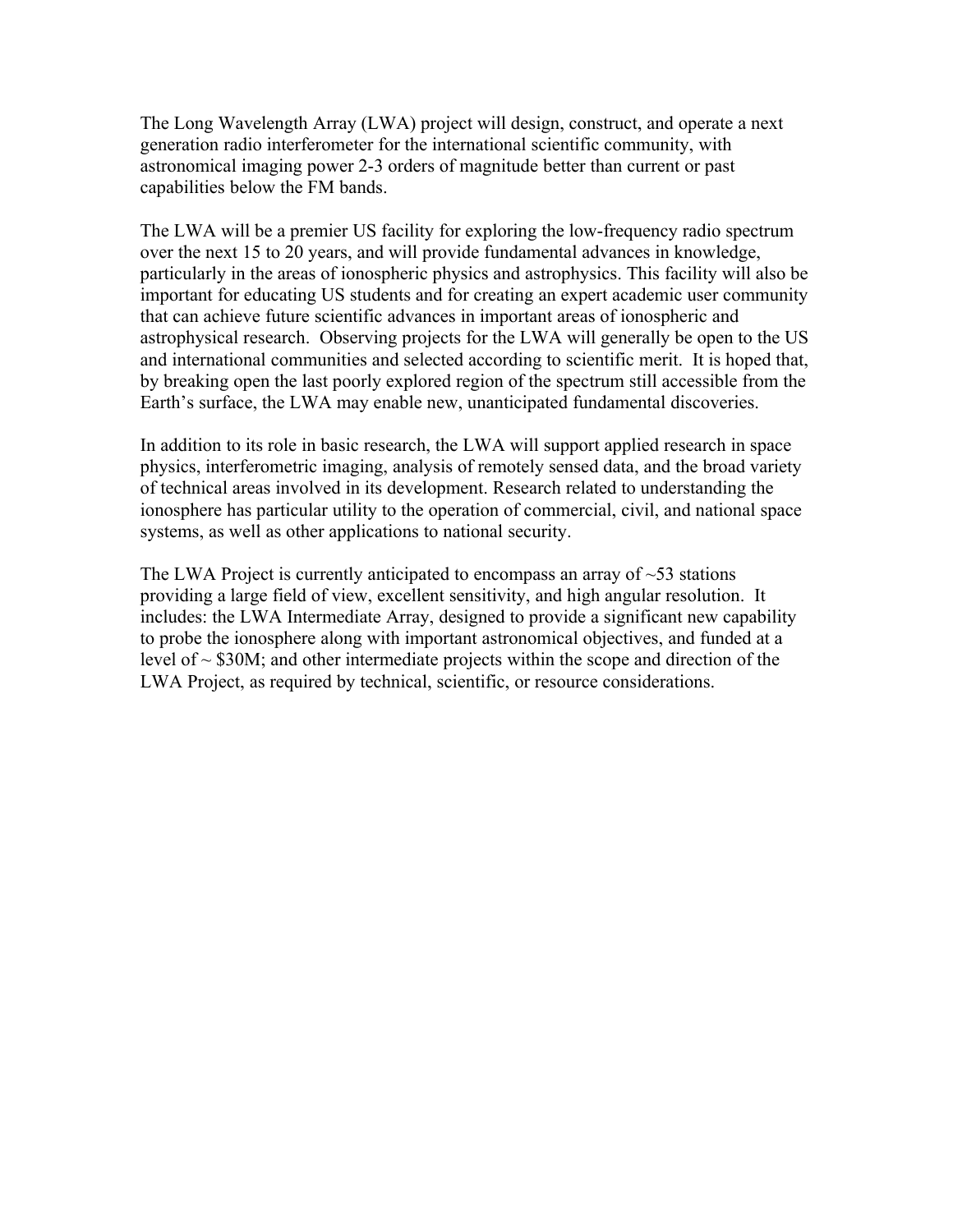# **3.0 Organization**

The LWA effort is being led by the University of New Mexico (UNM), representing the Southwest Consortium for Radio Astronomy (SWC), with cooperation from the National Radio Astronomy Observatory (NRAO). All contractual and fiscal responsibility for the LWA Project lies with the Regents of The University of New Mexico. The Principal Investigator and Co-Investigator at UNM will oversee a dedicated LWA Program Office with personnel and authority to execute the project. The PI also chairs the SWC Executive Committee, so that he may work directly with the partner organizations at the executive level. The organizational structure of the LWA project is shown in Figure 1.

## *3.1 The Southwest Consortium (SWC)*

**3.1.1 Definition:** The LWA project has its history and genesis in a group of institutions, the Southwest Consortium (SWC), each with a strong interest in the scientific potential of the LWA, and each committed to support the design, construction, and operation of the LWA in the Southwestern US (hence the name). The SWC currently consists of the University of New Mexico, the Naval Research Laboratory, the University of Texas at Austin, and the Los Alamos National Laboratory. The SWC is not a legal entity; however, it represents the interests of the wider scientific community in building and operating the LWA and is a source of scientific and technical expertise. The relationships, responsibilities, and procedures of the SWC are established in a Letter of Understanding signed by the participants.

**3.1.2 Executive Committee (EC):** An Executive Committee (EC) that consists of senior University or Laboratory executives represents the Southwest Consortium in advising the LWA project. Each member of the Consortium has one representative on the Executive Committee, appointed by the respective organization. The Executive Committee advises the LWA project in setting policy and direction, including advising the PI on the appointing the LWA Executive Project Director and System Scientists. Any EC member can call for an EC meeting to seek remediation of issues arising in program reviews (cf. §5).

**3.1.3 External Visiting Committees:** The EC convenes external SWC Visiting Committees as necessary to provide objective assessments of the LWA project status directly to the EC and to the PIs. The most important of these is the Technical Advisory Committee (defined below).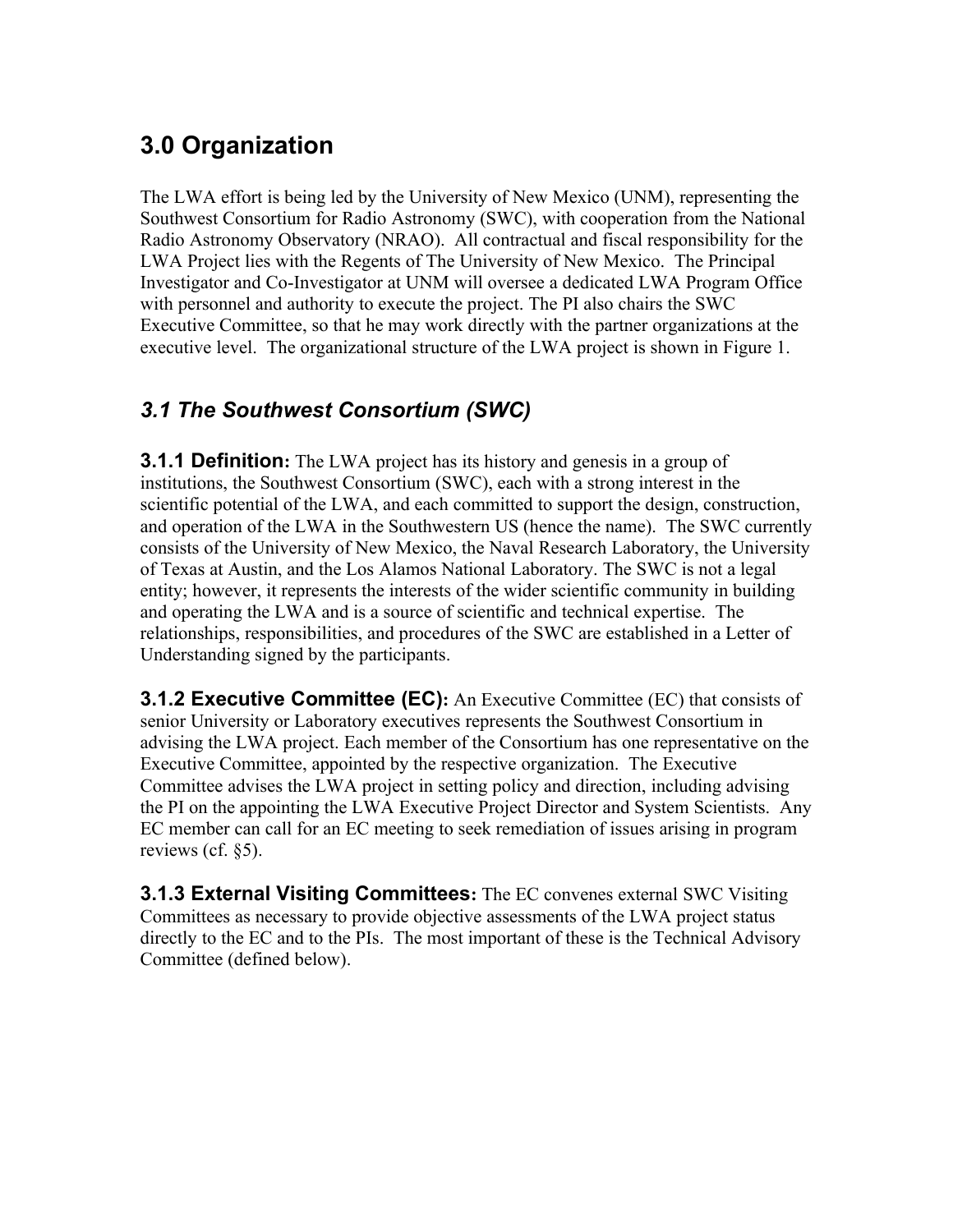

Figure 1. Organization of the Long Wavelength Array Project

## *3.2 LWA Scientific Director (SD)*

**3.2.1 Definition:** The LWA Scientific Director (AKA 'LWA Director') oversees strategic direction for the LWA Project, and thus is especially concerned with understanding external factors and future developments, and their possible influence on the LWA Project. The LWA Director promotes the LWA within the international scientific community, and acts as the primary point of contact between that community and the LWA project, with the support of the Project Scientist (PS), the Executive Project Director (EPD), and the System Scientist. Any scientific teaming agreements instigated by the Director are expected to be made in consultation with the EPD, and approved by the EC. As a member of the UNM faculty, the Director represents the LWA to the UNM faculty and administration, and recruits students, post-docs, and faculty to work on the Project. The Director also participates in the hiring of key positions in the Program Office, and participates in proposals for funding, both for construction and for supplemental efforts. The Director is responsible for programs related to user support for the community and other aspects related to establishing the LWA as a world-class facility instrument. In the current development phase, the Director reports to the Principal Investigator of the LWA Project.

**3.2.2 SWC Management Committee:** The SWC Management Committee consists of representatives of each of the member institutions of the Southwest Consortium, the Project Scientist, and a representative from NRAO. The Project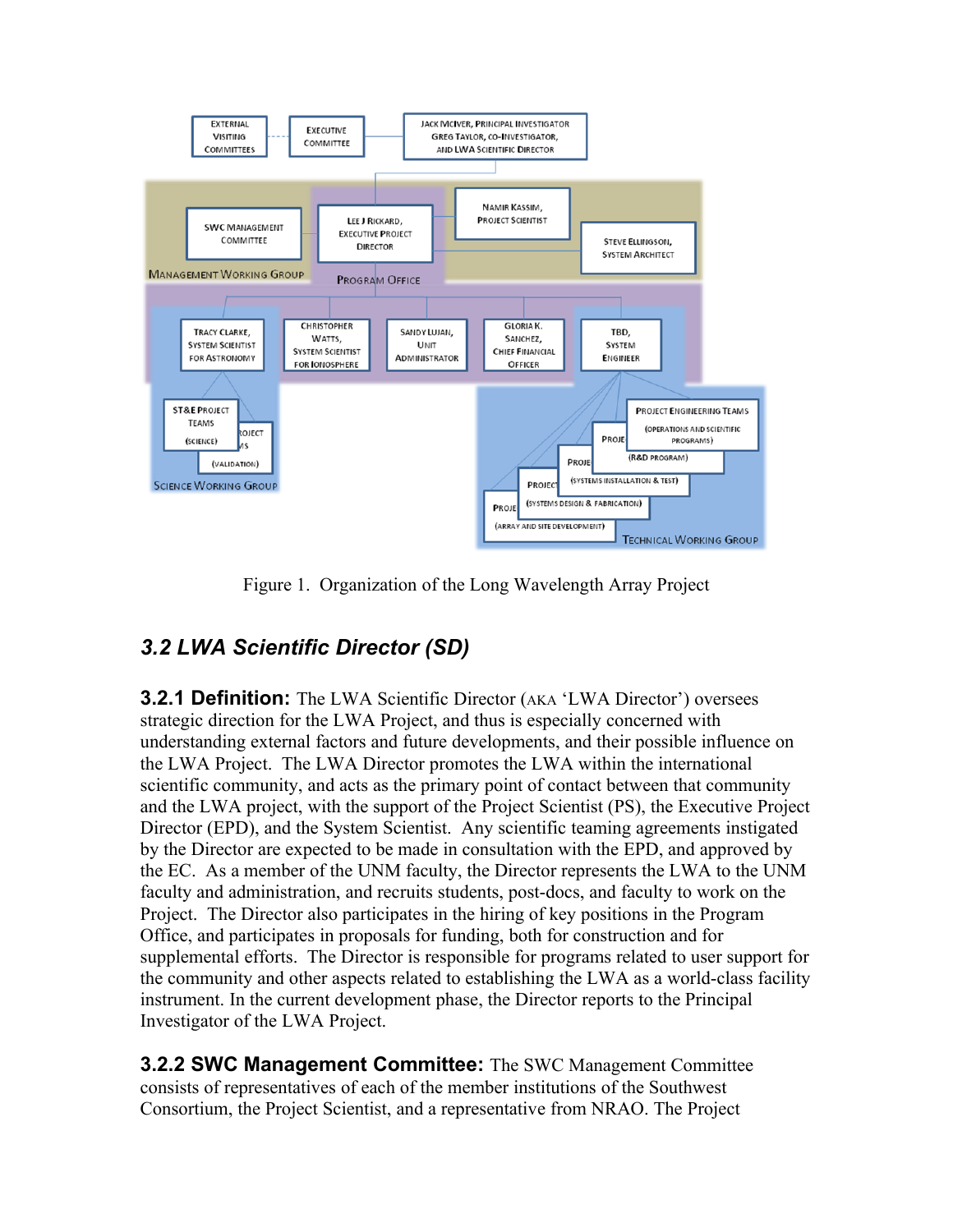Scientist, System Architect and NRAO representative are ex-officio members. This committee is chaired by the LWA Scientific Director and advises the Executive Project Director on scientific, technical issues, and appointments. The institutional Management Committee members will be the primary representatives to the LWA from their institutions, and are responsible for ensuring that the institutional EC member and his/her senior management is kept informed of LWA activities. Members are appointed and serve at the pleasure of their institutional EC member.

## <span id="page-5-0"></span>*3.3 LWA Project Scientist (PS)*

**3.3.1 Definition:** The SWC/LWA Project Scientist (PS) has the lead responsibility for defining the top-level requirements for the scientific performance of the LWA instrument, and works closely with the Program Office to ensure that the LWA, as designed and built, will meet them. The SWC/LWA Project Scientist also advises the LWA PIs, Executive Project Director, and System Scientist on scientific aspects of the LWA.

**3.3.2 Science Working Group:** The Science Working Group is made up of scientists with a vested interest in the LWA, but may also include interested outsiders as deemed appropriate by the Project Scientist. Its membership includes scientific leaders of the ST&E Project Teams, the Ionospheric Scientist, and the System Scientist. It is chaired by the Project Scientist, with the Ionospheric Scientist as vice-chair.

## *3.4 Program Office*

**3.4.1 Definition:** The LWA project is directed by a dedicated Program Office. The Program Office oversees the design, construction, testing, and initial operations and maintenance of the LWA during the construction phase of the instrument. The Program Office is located at UNM, and most of the members of the Program Office are expected to be in residence there.

**3.4.2 Authority and Responsibilities:** The authority and responsibilities of the Program Office include:

- ∀ Establishing broad project goals and implementing top-level scientific requirements;
- ∀ Supervision of the design, development, implementation, and operation of the LWA instrument;
- ∀ Acquisition of land and management of contracts to provide power and communications to the LWA stations;
- ∀ Implementation and operation of program management controls, processes, analyses, and reporting;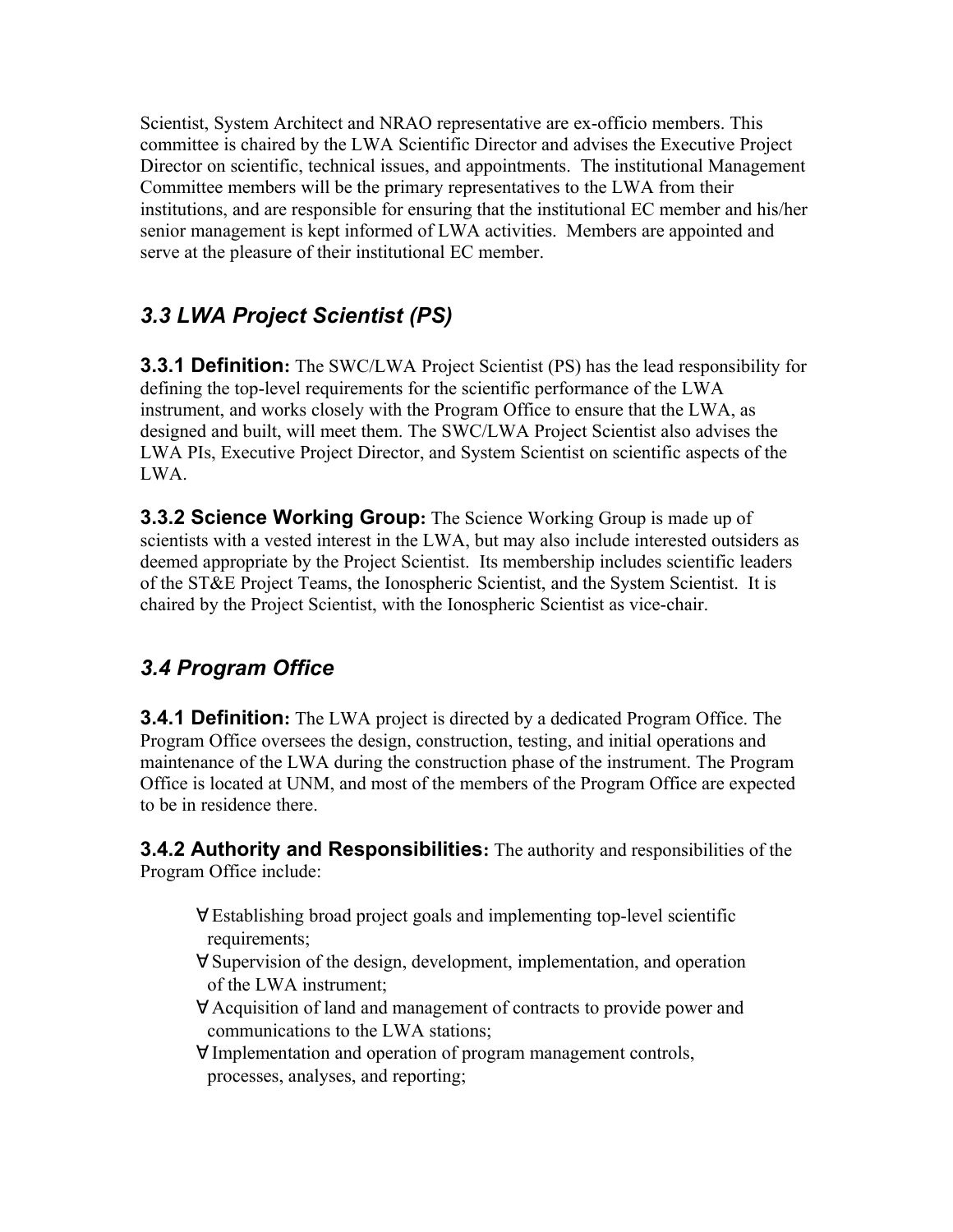- ∀ Identification and coordination of stakeholders, their goals and involvement; and
- ∀ Coordination and support of LWA research projects and use of the LWA by the international scientific community.

**3.4.3 Executive Project Director (EPD):** The Program Office is led by an LWA Executive Project Director (EPD), who has day-to-day authority and responsibility for management of the project. The EPD is responsible for the budgeting, work breakdown, and program planning, including setting major project milestone dates, for the development of needed engineering capabilities and hiring of relevant personnel, and for the direction of the R&D and design efforts, construction, and testing and verification necessary to build the LWA. The EPD is also responsible for reviewing and summarizing the project status with oversight bodies, including federal agencies, and for identifying problem areas, or areas of high risk for the project. The EPD participates in preparing and presenting proposals for funding. The EPD is responsible for resolution of disputes between members of the Management Working Group and members of the Program Office. The EPD works closely with the LWA Scientific Director and reports to the Chair of the Executive Committee.

**3.4.4 System Engineer (SE):** The LWA System Engineer (SE) has decisionmaking authority in engineering matters; acting within the scope of technical decisions approved by virtue of the SRR/PDR/CDR process, the SE provides overall technical guidance for engineers focusing on specific areas of radio astronomical instrumentation, construction, algorithm development, and other needed networking and computing components.

**3.4.5 System Scientist for Ionosphere (SSI):** The System Scientist for Ionosphere (SSI) assists the Project Scientist in overseeing the scientific goals and applications of the LWA. The SSI has the lead responsibility for defining the top-level requirements for the scientific performance of the LWA instrument relating to the ionosphere, advises the LWA PIs, EPD, and PS on scientific aspects of the LWA, and serves on the Science Working Group. The SSI works with the System Scientist for Astronomy (cf. §3.4.6) in coordinating the efforts of the Project Engineering Teams and the Scientific Testing and Evaluation (ST&E) Teams (defined below).

**3.4.6 System Scientist for Astronomy (SSA):** The System Scientist for Astronomy (SSA) assists the Project Scientist in overseeing the scientific goals and applications of the LWA. The SSA works with the SSI, Project Scientist and the Program Office to ensure that the scientific requirements for the LWA are met. The SSA works with the SSI in coordinating the efforts of the Project Engineering Teams and the Scientific Testing and Evaluation (ST&E) Teams (defined below), and serves on the Science Working Group.

**3.4.7 Project Engineering Teams:** Individual aspects of the engineering design of the LWA instrument are the responsibility of the Project Engineering Teams. The team definitions and memberships are determined by the EPD and SE.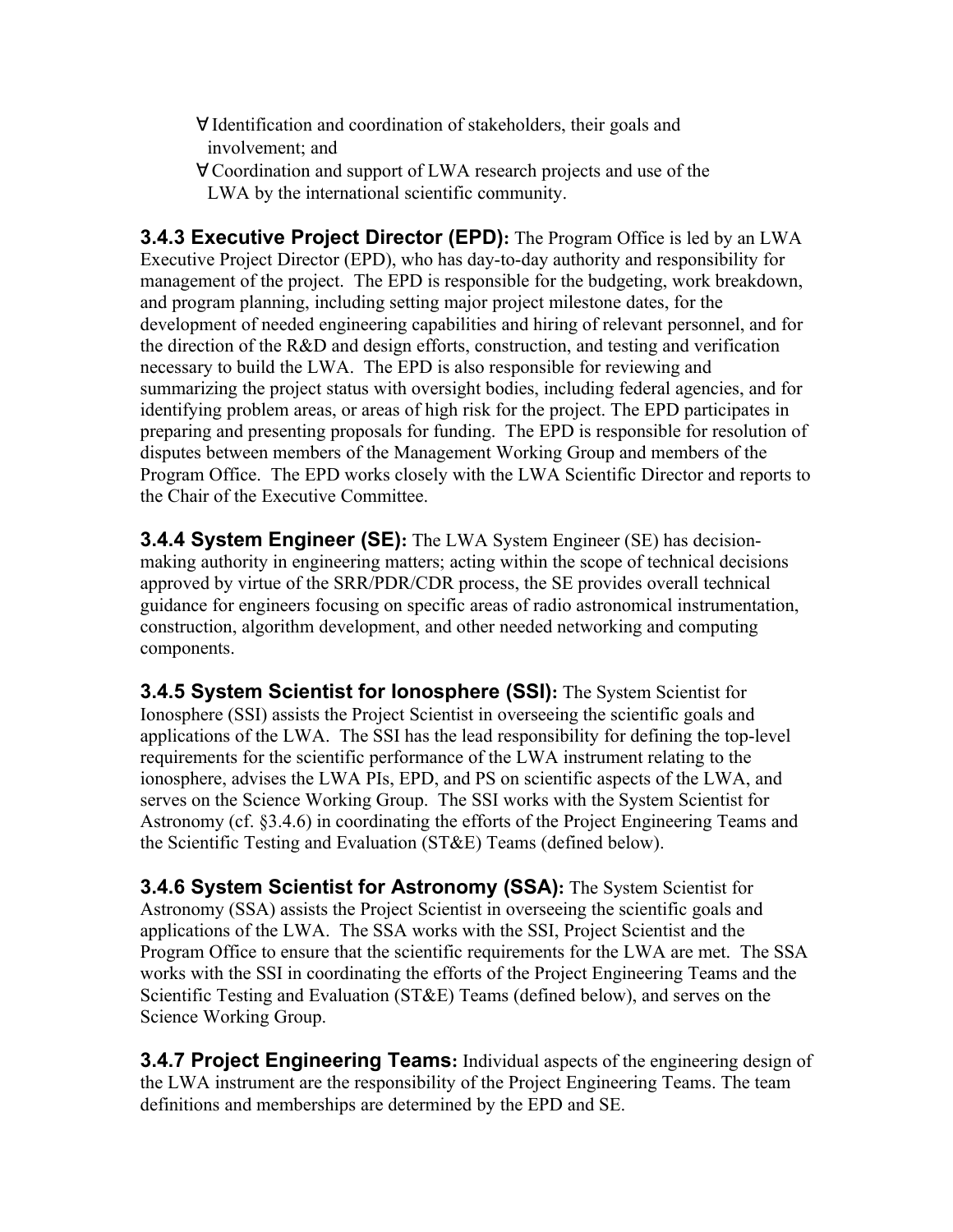**3.4.8 Technical Working Group:** The Technical Working Group is the central engineering organization of the project, the engineering analog of the Management Working Group. It is chaired by the System Engineer, and includes the Project Engineering Team leaders. The technical leaders of the ST&E Project Teams (defined below) are also members.

**3.4.9 ST&E Teams:** In order to ensure broad input from the outside community, the LWA program will encourage the establishment of university and institute-based Scientific Testing and Evaluation (ST&E) teams. Such teams with different areas of concentration will provide input to assure that the science objectives of the LWA are met as the instrument develops, with concentration on such issues as algorithms to handle wide field imaging, ionospheric calibration, RFI rejection, etc. The ST&E teams will be distributed at participating universities and institutions over the entire US, to establish a community engaged in long wavelength astronomy, ionospheric physics, and space science research.The team definitions and memberships are determined by the EPD and PS.

## *3.5 LWA System Architect (SA)*

**3.5.1 Definition:** The SWC/LWA System Architect (SA) has the lead responsibility for defining and maintaining the top-level architecture of the LWA instrument, and works closely with the Program Office to ensure that the technical implementation of the LWA is consistent with the approved LWA architecture. The SWC/LWA System Architect (SA) also advises the LWA PIs, Executive Project Director, and System Scientist on technical aspects of the LWA.

**3.5.2 Responsibilities:** The specific responsibilities of the System Architect include:

- Maintenance of the top-level System Architecture document;
- Review of documents for program reviews;
- Review and approval of contributions to the LWA Memo Series;
- Review of proposed engineering changes;
- Participation in the Management Working Group and Technical Working Group.

# **4.0 Program Controls**

## *4.1 Program Execution Plan (PEP)*

The Program Office will prepare a detailed Program Execution Plan (PEP), with tasks to be performed by all project participants. This Execution Plan will provide the baseline for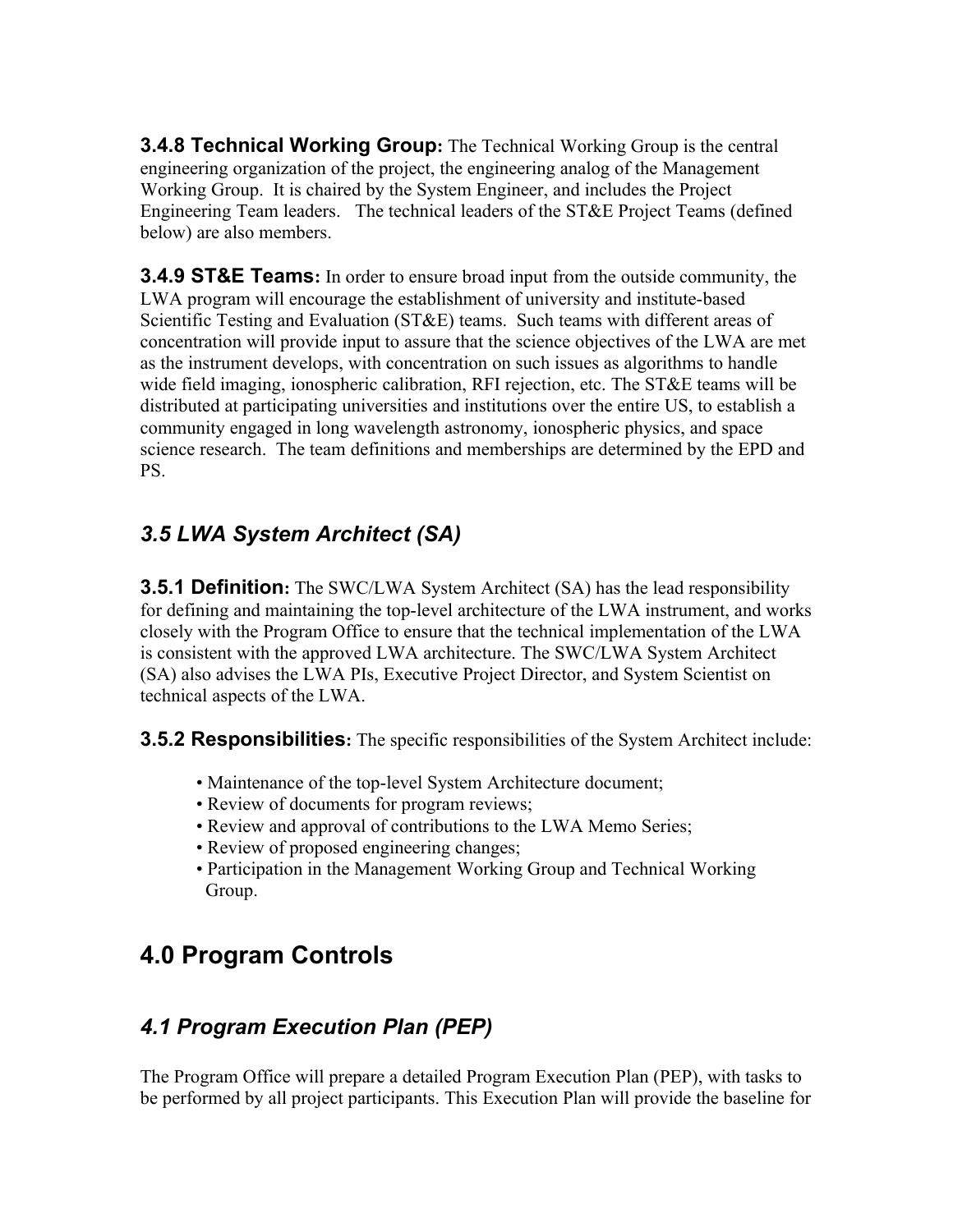total program cost estimates and will be used as the reference for future program control assessments. We anticipate the PEP will identify tasks that will need to be completed with funding from other sources. These tasks will be clearly identified in order to separate them from the funded efforts. The EPD will establish an appropriate method for monitoring and reporting on the status of executing the PEP. The overall program status thus reflected will be reported on a monthly basis. Cost and schedule variances thus revealed will be controlled and benchmarked against the PEP.

### *4.2 Technical Advisory Committee (TAC)*

Formal milestones (discussed below) have been established at which the system specifications may be refined or even rebaselined to reflect the impact of severe schedule or cost issues. Essential to the completion of these milestones will be the advice of the Technical Advisory Committee (TAC). The TAC is an External Visiting Committee, selected by the Executive Committee to provide objective assessments at the System Requirements Review (SRR), the Preliminary Design Review (PDR), and the Critical Design Review (CDR). The EC selects candidate members of the TAC; the PIs arrange for their participation in the review process. TAC membership is selected at least 6 weeks before the review, to facilitate document review.

#### *4.3 Control Plans*

The Program Office will also establish: a Risk Management Plan, to address significant uncertainties in the developing system; a Change Control Plan, to provide disciplined management of alterations in the physical or functional characteristics of the design; a Configuration Control Plan; Documentation and Communication Plans; and other procedures as required for the successful completion of the project.

#### <span id="page-8-0"></span>*4.4 Independently Funded Efforts*

For work that cannot be pursued under this contract, the Program Office will promote the development of independently funded efforts. The long-term role of the Program Office in these instances will be as a coordinator of these independent efforts with ongoing project activities. Close collaboration between the project staff and the independentlyfunded researchers and engineers will be important to maximize the value of these efforts.

# **5.0 Project Milestones**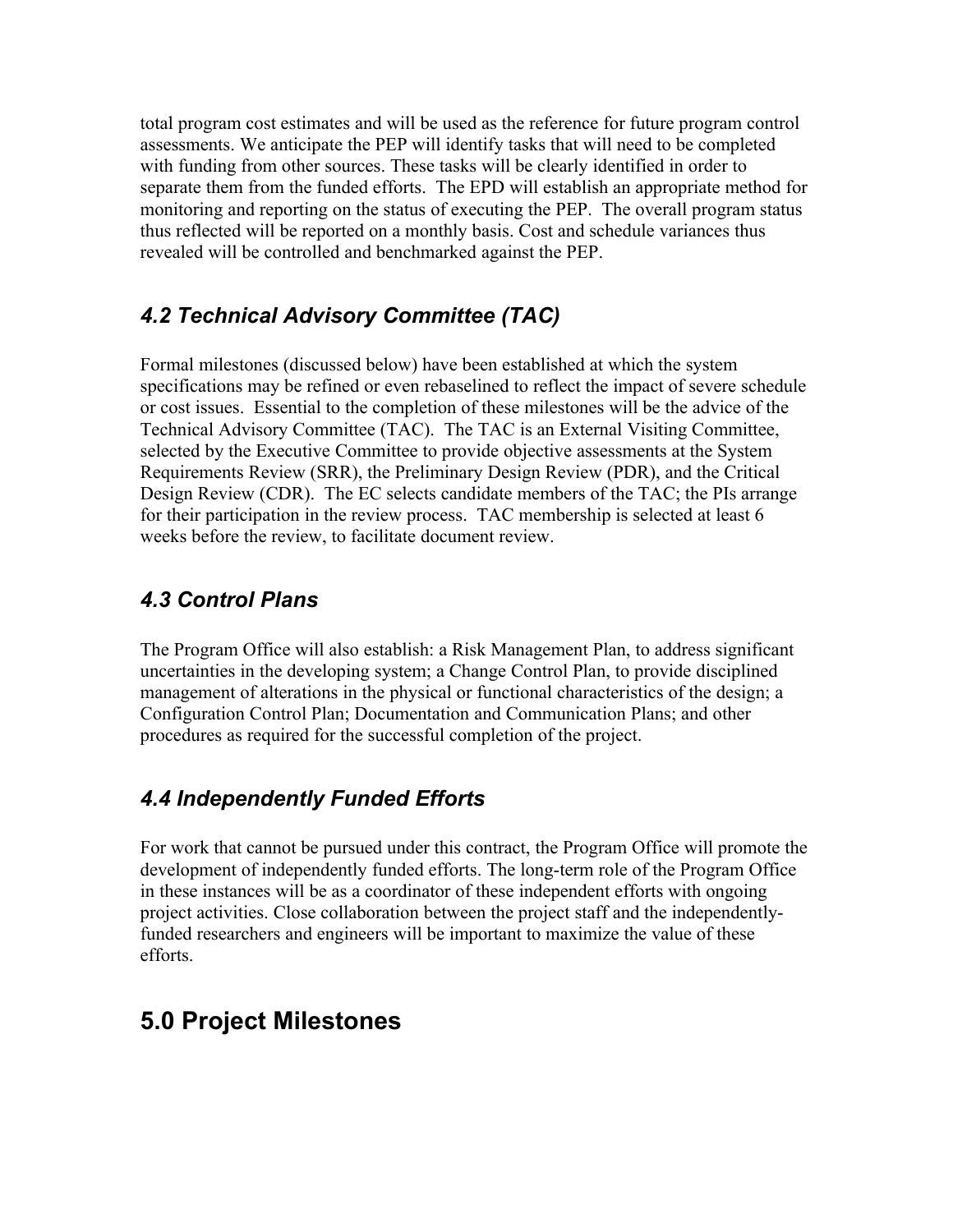#### *5.1 Interim Development Plan (IDP)*

The Interim Development Plan (IDP) specifies tasks through the System Requirements Review (SRR, discussed below), including long-lead tasks. The Program Execution Plan takes over after approval at SRR. The IDP is developed jointly by the Executive Project Director and the System Engineer, adapting from the draft Long-term Development Plan established in the initial proposal, and in consultation with the funded participants. The IDP is submitted directly to the EC, and is simultaneously disclosed to the funded participants. The EC allows two weeks for comment. After one additional week of review, the EC approves the IDP, possibly with remedial actions specified. Approval can take the form simply of an absence of a call for possible remediation.

### *5.2 System Requirements Review (SRR)*

**5.2.1 Definition:** The System Requirements Review (SRR) is the process for approval of specifications and architecture at the system and station levels (as defined by the SE); task definitions through CDR (as defined by the EPD); cost models and spending profile (as defined by the EPD); and revisions to the Science Requirements Document (SRD, defined by the PS) necessitated by the above.

**5.2.2 Science Requirements Document:** The Science Requirements Document (SRD) is produced by the Project Scientist, with the assistance of the LWA System Scientist, the Ionospheric Scientist, and the Science Working Group. The process for formal approval of the SRD begins when the Project Scientist submits it to the EC for consideration, and simultaneously discloses it via the LWA memo series. The EC allows one week for public comment. After one further week of review, the EC either approves or rejects the SRD. This approval need not be a formal document; absence of a call for possible remediation suffices.

**5.2.3 SRR Process:** Specifications and architectures are developed by the SE using the SRD, in consultation with the project participants. Task definitions and cost data are developed by the EPD in consultation with the SE and project participants. The PS reviews the SRR material before its release to the TAC to ensure conformance with SRD and to deal with possible scaling down or compromise of science requirements. The SRR material is reviewed by TAC, not necessarily by an in-person review. The individual TAC members then provide reports directly to the EC. The EC considers the TAC comments and issues its approval within one week, possibly with remedial actions; approval may be simply the absence of a call for possible remediation.

## *5.3 Preliminary Design Review (PDR)*

The Preliminary Design Review (PDR) is the process for approval of the preliminary design and associated cost data (as prepared by the SE, consolidated from task outputs);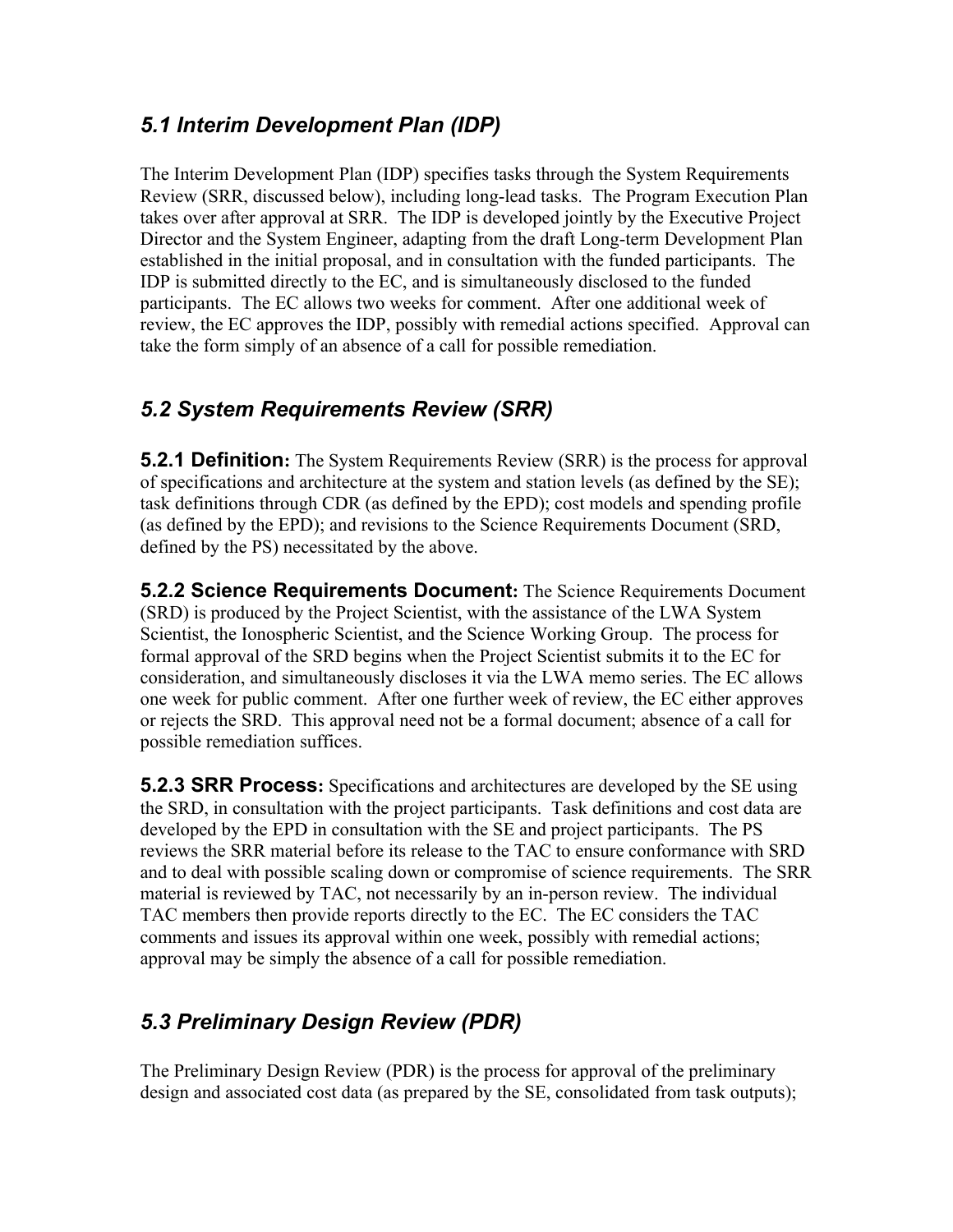re-approval of cost models and spending profile (as prepared by the EPD); and revisions to the SRD necessitated by the above (as prepared by the PS). The PS reviews the PDR material before release to the TAC to ensure conformance with the SRD and to deal with possible scaling down or compromise of science requirements. The PDR material is reviewed by TAC (not necessarily in person); TAC members individually provide reports directly to the EC. The EC considers the TAC comments and issues its approval within one week, possibly with remedial actions. Approval may be simply an absence of a call for possible remediation.

#### *5.4 Critical Design Review (CDR)*

The Critical Design Review (CDR) is the process for approval of the final design. The final design and associated cost data, results of issue analyses and trade off studies, etc., are consolidated from task outputs by the SE. A revised budget is developed by the EPD. The CDR materials are reviewed by the TAC (not necessarily in person); TAC members individually provide reports directly to the EC. The EC considers the TAC comments and issues its approval within one week, possibly with remedial actions. Approval may be simply an absence of a call for possible remediation.

## **6.0 Program Plan Modifications**

#### *6.1 Major Modifications*

Anything explicitly approved by the EC requires EC approval to be changed. Program modifications are normally done in the context of the primary milestones – the SRR, PDR, or CDR. If this is not possible (e.g., in the case of unanticipated or emergency situations or opportunities), then any project participant may submit a request for a modification to the EC in writing. EC policy must be to decline approval automatically if the situation addressed is not both "extraordinary" and "urgent". Otherwise, the EC must allow 2 weeks for the EPD, SE, and PS to review the request and provide written comments and recommendations. The EC then considers the modification request together with the comments and recommendations, and renders a decision within one week.

#### *6.2 Engineering Changes*

**6.2.1 Engineering Change Notices:** Design changes that are too minor to be considered a variance to SRR/PDR/CDR decisions, but which are nevertheless changes to design elements which have been "frozen" or otherwise under some form of configuration control, are handled by engineering change notices (ECNs) that are approved by the Engineering Control Board (ECB, cf. §6.2.2).